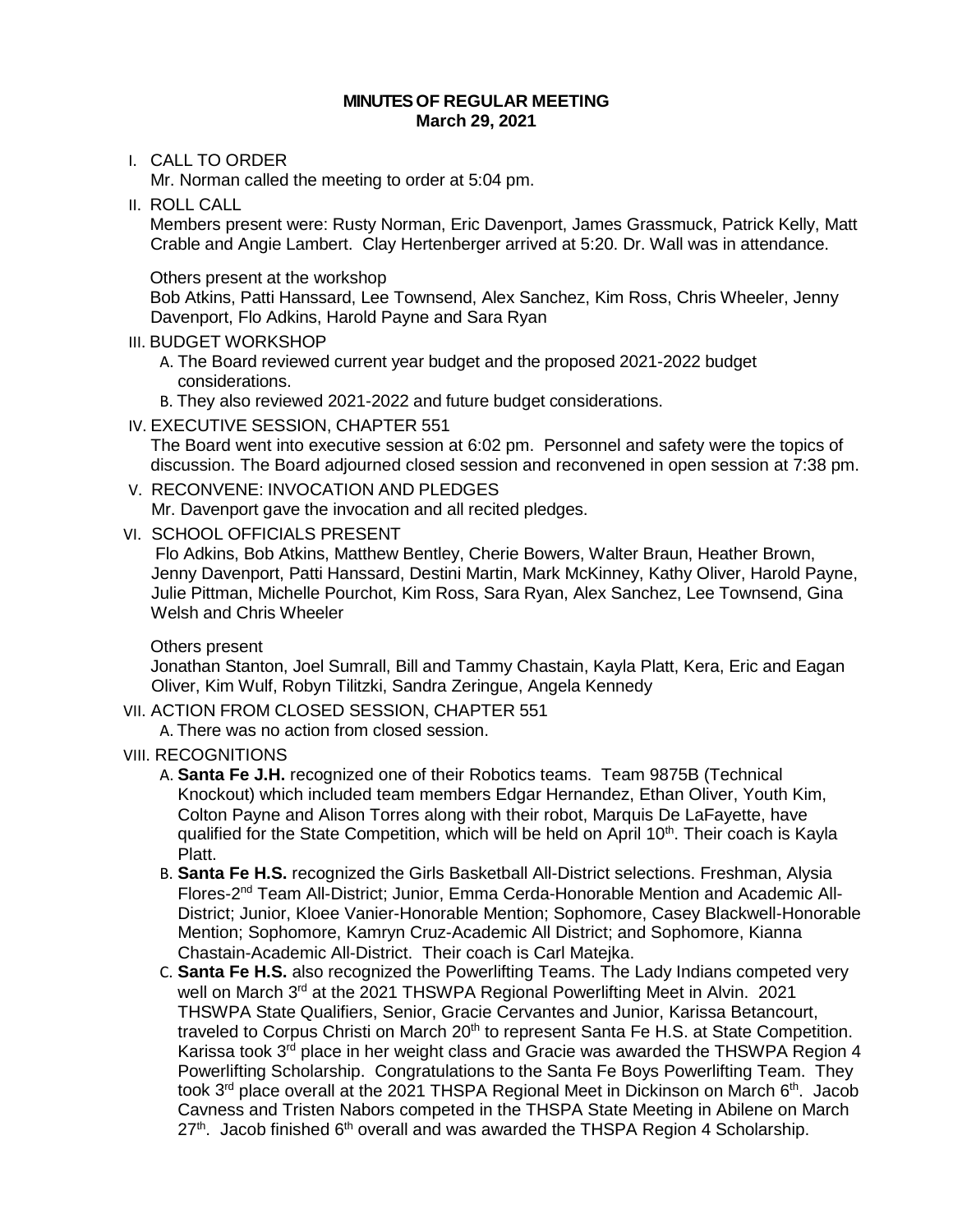Tristen finished 8<sup>th</sup> overall in the state. C.J. Cavness is the Powerlifting Coach.

- D. **The District** recognized our Student and Staff Spotlights for the Month of March. 5<sup>th</sup> grader, Karley Mackenzie from Kubacak is our elementary student. Karley overcame many challenges this year, both personally and academically. She continues to impress everyone with her resiliency.  $8<sup>th</sup>$  grader, Colton Payne is our secondary spotlight student. Colton has been on the "A" honor roll every semester during Jr. High. He helps others in the community and has competed in numerous competitions and received many medals. He was the first SFISD student to advance to the National History Day Competition. Ms. Kayla Platt is our Spotlight Staff member. She is the Robotics Teacher and spends long hours of after school practices and fundraising. She organized and facilitated our first Vex IQ Robotics Tournament with 16 teams from area schools participating. Three out of four SFJH teams made it to the finals. One of our teams will be moving on to the State Robotics Competition.
- E. **Transportation Department** and our PCAT Representative Tom Linklater presented Kendra Mattes with the PCAT Bus Driver of the Year award.
- F. **Santa Fe ISD** recognized the Public Relations Department for winning 27 Star Awards including 3 "Best of Category" at the Texas Public Relations Association (TSPRA) annual conference. Ms. Hanssard was also recognized for being chosen to write an article for *Communication Matters*, a TSPRA Magazine. Her article "A Communication Refresh Perspective" was featured in the winter edition.
- G. **Employees of the Month** for March are: Jadah Micks, Barnett Elementary; Becky Sullivan, Kubacak Elementary; Hannah Nelson, RJW Elementary; Kirstyn Bullington, SFJH; Danielle Biggs, SFHS; Delysia Gonzales, Transportation; Sam Herrera, M&O; Rebecca Self, Custodial; Trisha Hayman, Nutrition Services; Joel Sumrall, Administration.
- IX. PUBLIC COMMENT ON AGENDA ITEMS
	- No one signed up to speak at the meeting.
- X. INFORMATION ITEMS
	- A. Mr. Atkins updated the Board on projects around the district as well as the renovations and new addition at the high school. There is a ribbon cutting ceremony planned for April 19, 2021.
	- B. Mr. Wheeler presented the Board with an annual Maintenance and Operations Department update.
	- C. Mr. McKinney presented the Board with an annual Transportation Department update.

# XI. CONSENT AGENDA

Mr. Kelly made a motion to approve the following consent agenda items as presented. Mr. Davenport seconded and all voted in favor.

- A. Minutes of February 22, 2021, March 2, 2021, March 10, 2021
- B. Accounts Payable \$1,445,610.82
- C. Budget Amendment #8
- D. Update of an Authorized Representative for First Public Investment Pool
- E. Promotional Items, Screen Printing, Embroidery and Related Services Awards
- XII. REGULAR AGENDA
	- A. Mr. Grassmuck made a motion to approve the Missed School Days Waiver due to the winter ice storm on February 16-19, 2021. Mr. Kelly seconded and all voted in favor.
	- B. Mr. Kelly made a motion to approve the Hybrid Instruction Waiver during STAAR Testing for 6<sup>th</sup>-8<sup>th</sup> grade students. Mr. Crable seconded and all voted in favor.
	- C. Mr. Grassmuck made a motion to proclaim April 21, 2021 as Administrative Professional's Day in Santa Fe ISD. Mr. Hertenberger seconded and all voted in favor.
	- D. Mr. Kelly made a motion to proclaim the week of April 4-10, 2021 as National Library Week in Santa Fe ISD. Ms. Lambert seconded and all voted in favor.
	- E. Mr. Davenport made a motion to proclaim the week of April 19-23, 2021 as Public School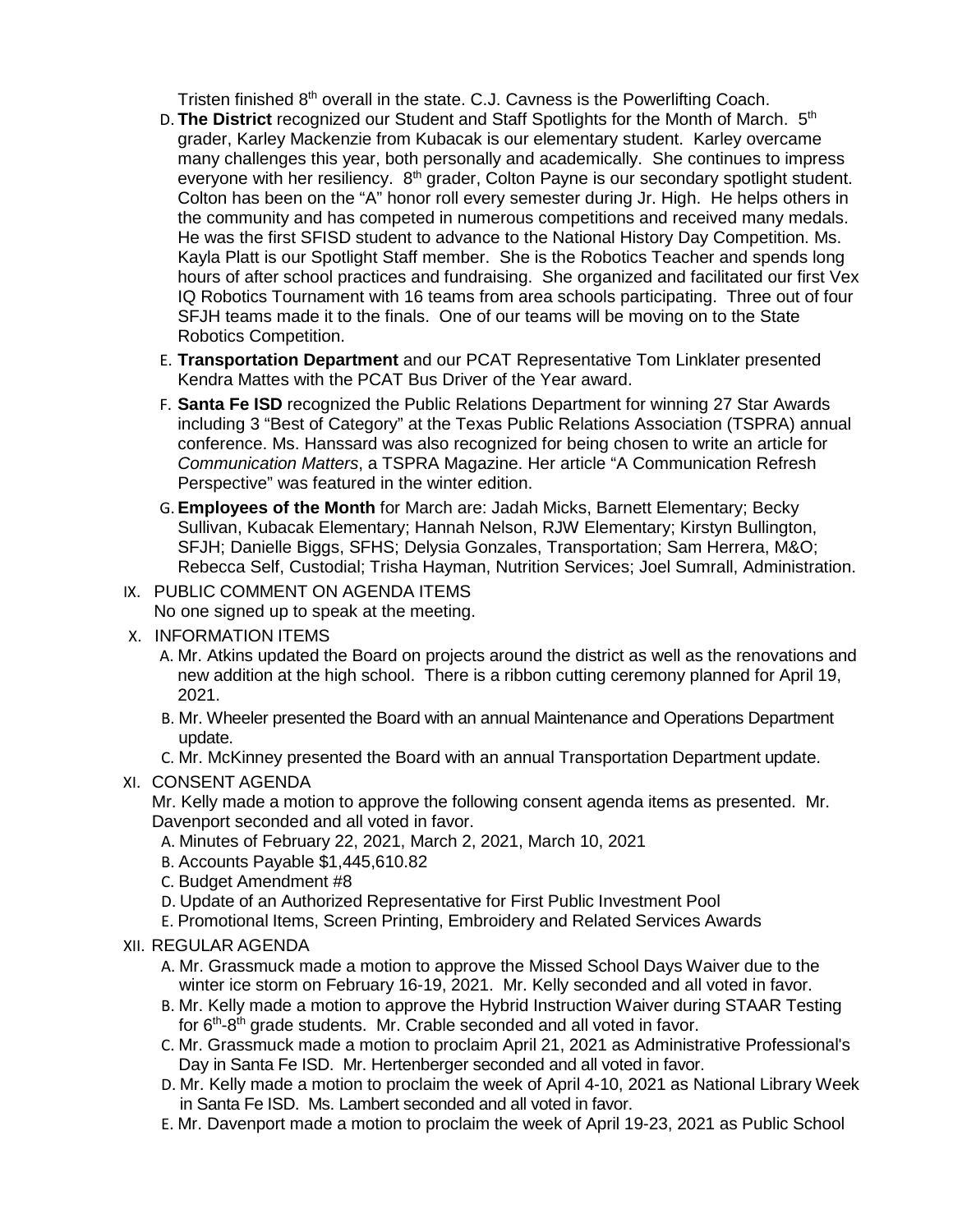Volunteer Week in Santa Fe ISD. Mr. Hertenberger seconded and all voted in favor.

- F. Mr. Grassmuck made a motion to proclaim the month of April as Occupational Therapy Month in Santa Fe ISD. Mr. Davenport seconded and all voted in favor.
- G. Mr. Grassmuck made a motion to approve the Resolution for Compensation of Employees During Summer "Gap Time" where employees work 36 hours but are paid for 40 hours. Mr. Kelly seconded and all voted in favor.
- H. Mr. Kelly made a motion to approve the Resolution for Compensation of Employees during the 2021 winter storm emergency closure which serves as a public purpose in the continued retention and morale for such employees and in ensuring efficient and expeditious opening of schools. Mr. Crable seconded and all voted in favor.
- I. Mr. Grassmuck made a motion to approve the terms of Audit Engagement with Start, Garcia, & Stanley, LLC to perform the 2020-2021 fiscal year-end audit, not to exceed \$48,000.00. Mr. Kelly seconded and the motion passed with a 6 for and 1 against vote.
- J. Mr. Kelly made a motion to approve the acceptance of the donation that is greater than \$5,000.00 received with the total donation being \$9,100.00. Mr. Grassmuck seconded and all voted in favor.
- K. Mr. Grassmuck made a motion to approve the purchase of the Audio Enhancements System at Santa Fe Junior High for a cost not to exceed \$231,840.50, with 75% or \$170,349.22 being paid through the COPS grant and the remaining 25% or \$56,783.07 plus \$4,708.21 PPB through BM 98 FY 21-22 budget. Mr. Davenport seconded and all voted in favor.
- L. Mr. Kelly made a motion to approve the proposal from Hunton Services to replace the damaged heat exchanger at RJW for a cost not to exceed \$85,000.00. Mr. Davenport seconded and all voted in favor.
- M. Mr. Grassmuck made a motion to approve the proposal from PBK Sports for engineering services for replacement of synthetic turf at the H.S. Football Field for a cost not to exceed \$89,000.00. Mr. Kelly seconded and all voted in favor.
- N. Mr. Kelly made a motion to approve the proposal from Hunton Services to replace the damaged HVAC coils at high school and junior high for a cost not to exceed \$252,010.00. Mr. Crable seconded and all voted in favor.
- O. Mr. Grassmuck made a motion to approve participation in the TASB Energy Cooperative to purchase fuel from June 1, 2021 to August 31, 2022. Ms. Lambert seconded and all voted in favor.
- P. Mr. Kelly made a motion to allow mask for students and staff to be optional at school and school related events. Mr. Davenport seconded the motion. After much discussion the motion passed by a vote of 5 for and 2 against.
- Q. Ms. Lambert made a motion to approve acceptance of donation of Santa Fe Ten Memorial Unfillable Chair valued at \$19,920.00 (in-kind) to be located in front of Santa Fe High School in the southeast area in the proximity of the remembrance trees, with final placement approval delegated to the Superintendent within these parameters. Mr. Kelly seconded and all voted in favor.

# XIII. BOARD COMMUNICATIONS

Mrs. Townsend

- Congratulated PR Department on their TSPRA awards and the PCAT Transportation Departments Driver of the Year winner.
- Ms. Hanssard
	- Provided the Board with a list of events for April. Pointed out that Pre-K and Kindergarten will have a registration fair to be held here at Cowan in the parking lot on April 10<sup>th</sup> from 10-2. A student at SFHS will be given an award by Channel 2 which will air on Wednesday, March 31<sup>st</sup> during the 6:00 am news. Wished Dr. Wall a happy birthday. Proud to report that Chris Stone was awarded the 2021 Congressional Medal of Honor. Wished everyone a safe and happy Easter.